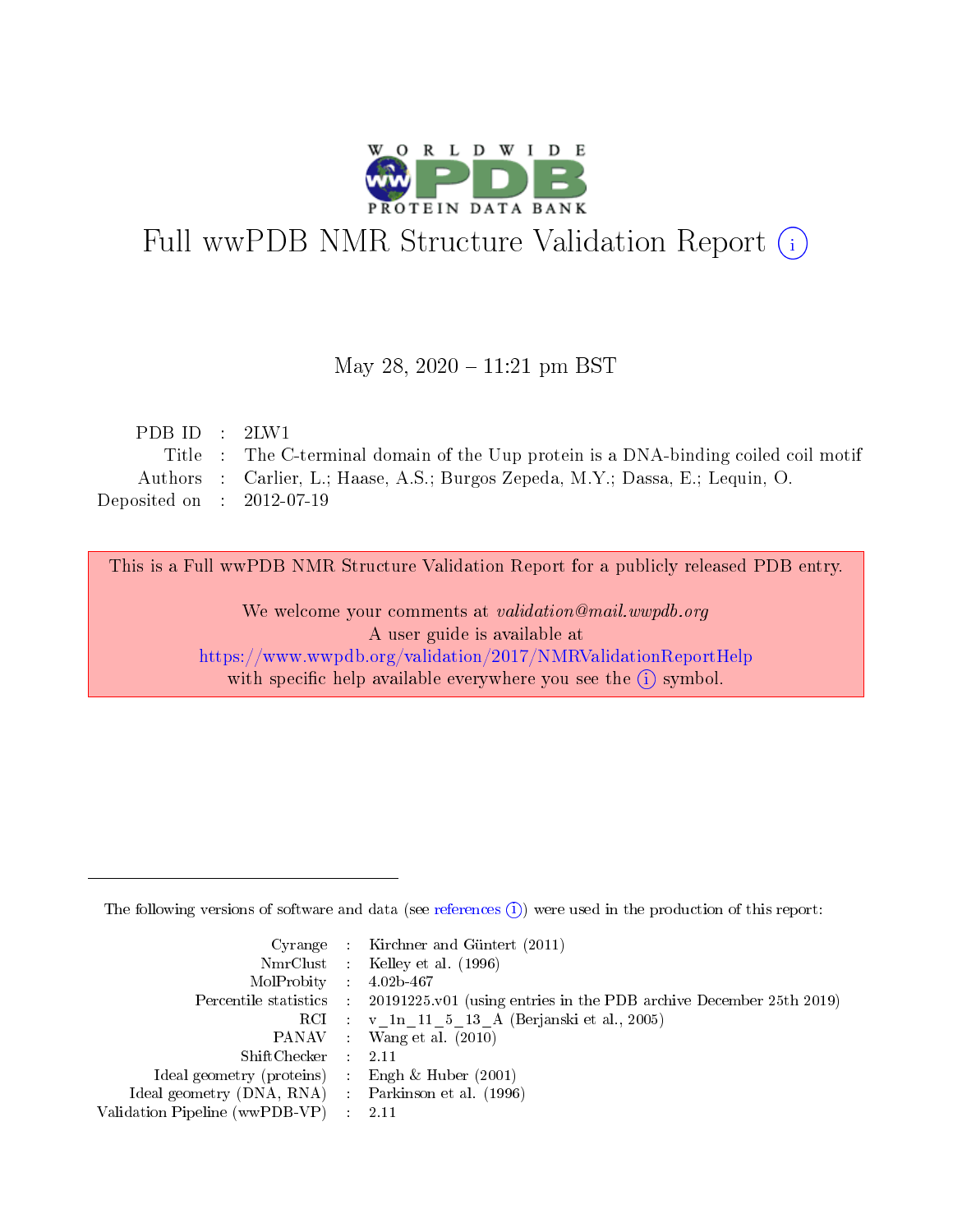# 1 [O](https://www.wwpdb.org/validation/2017/NMRValidationReportHelp#overall_quality)verall quality at a glance (i)

The following experimental techniques were used to determine the structure: SOLUTION NMR

The overall completeness of chemical shifts assignment is 93%.

Percentile scores (ranging between 0-100) for global validation metrics of the entry are shown in the following graphic. The table shows the number of entries on which the scores are based.



The table below summarises the geometric issues observed across the polymeric chains and their fit to the experimental data. The red, orange, yellow and green segments indicate the fraction of residues that contain outliers for  $>=$  3, 2, 1 and 0 types of geometric quality criteria. A cyan segment indicates the fraction of residues that are not part of the well-defined cores, and a grey segment represents the fraction of residues that are not modelled. The numeric value for each fraction is indicated below the corresponding segment, with a dot representing fractions  $\epsilon = 5\%$ 

| Mol | ${\bf Chain}$ | Length | Quality of chain |     |     |     |
|-----|---------------|--------|------------------|-----|-----|-----|
|     |               | 108    | 55%              | 10% | 14% | 21% |

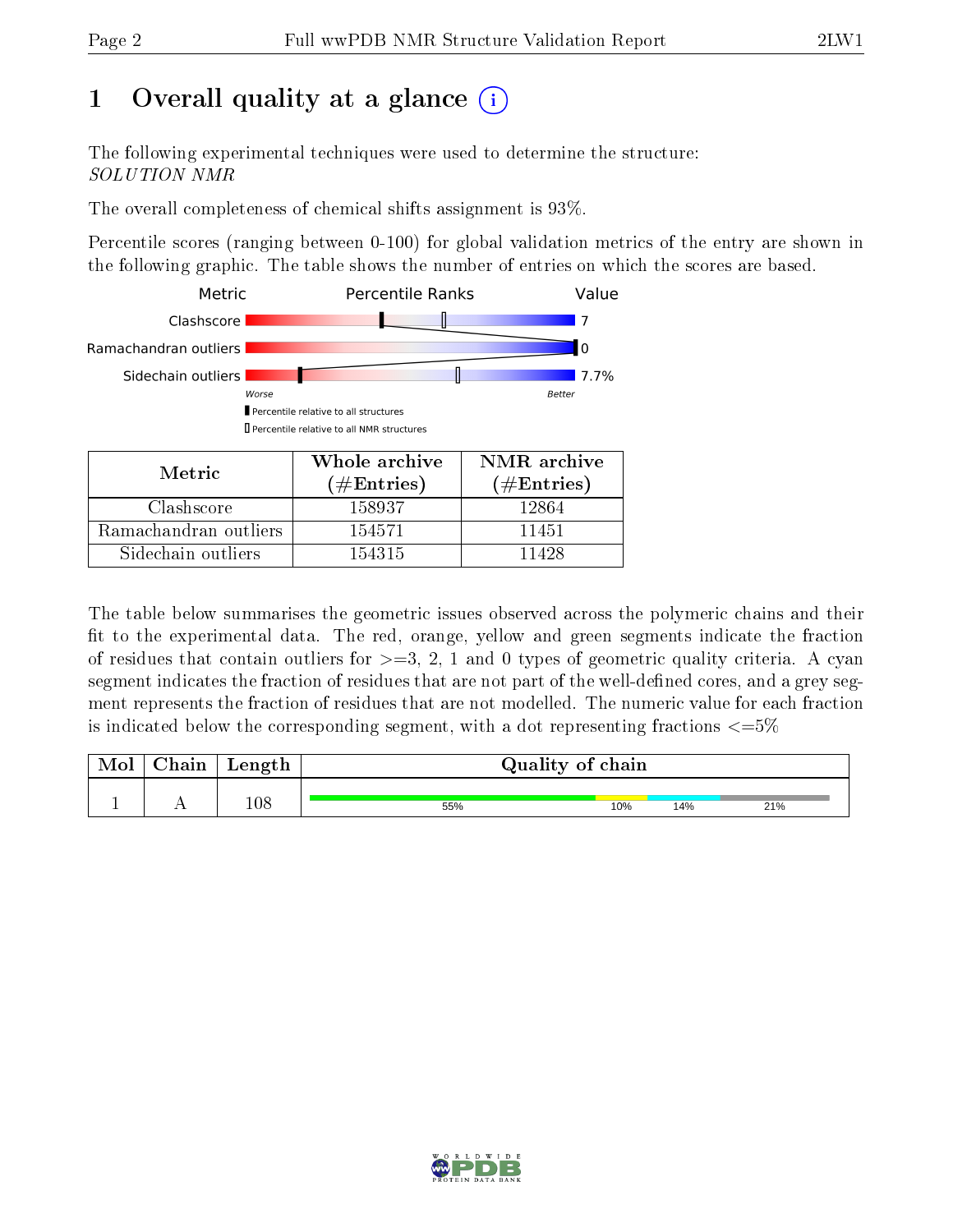# 2 Ensemble composition and analysis  $(i)$

This entry contains 20 models. Model 18 is the overall representative, medoid model (most similar to other models). The authors have identified model 1 as representative, based on the following criterion: closest to the average.

The following residues are included in the computation of the global validation metrics.

| Well-defined (core) protein residues |                                                        |                                    |  |  |  |  |
|--------------------------------------|--------------------------------------------------------|------------------------------------|--|--|--|--|
|                                      | $\,$ Well-defined core $\,$ Residue range (total) $\,$ | Backbone RMSD $(A)$   Medoid model |  |  |  |  |
|                                      | A:563-A:632 $(70)$                                     | $0.29\,$                           |  |  |  |  |

Ill-defined regions of proteins are excluded from the global statistics.

Ligands and non-protein polymers are included in the analysis.

The models can be grouped into 6 clusters and 2 single-model clusters were found.

| Cluster number        | Models          |
|-----------------------|-----------------|
|                       | 1, 5, 7, 18, 19 |
| 2                     | 8, 12, 17, 20   |
| 3                     | 2, 3, 11        |
|                       | 4, 14           |
| 5                     | 9, 13           |
|                       | 6, 10           |
| Single-model clusters | 15:16           |

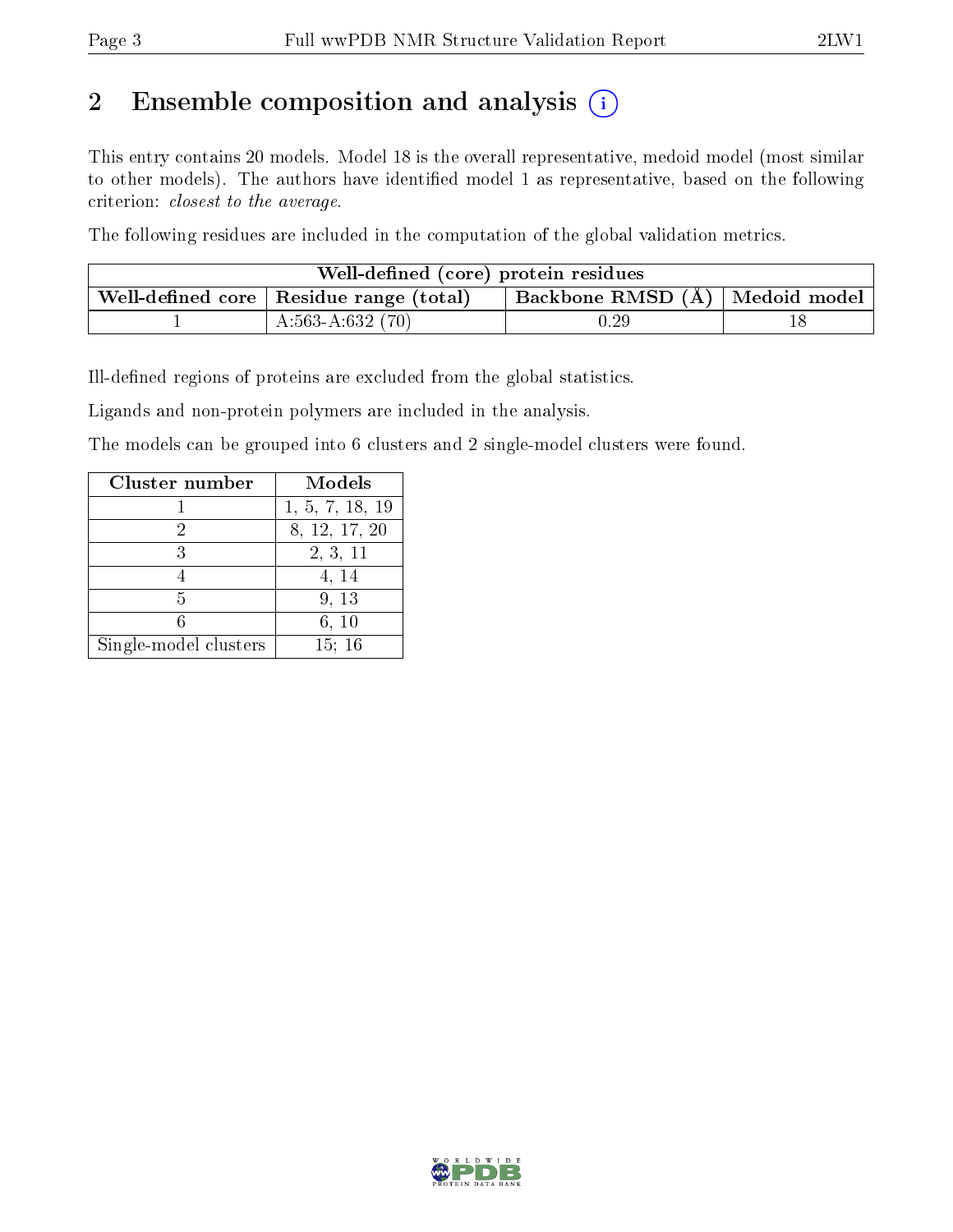# 3 Entry composition (i)

There is only 1 type of molecule in this entry. The entry contains 1358 atoms, of which 674 are hydrogens and 0 are deuteriums.

Molecule 1 is a protein called ABC transporter ATP-binding protein uup.

| $\text{Mol}$ | Chain Residues | Atoms          |              |         |  |     | Trace |  |
|--------------|----------------|----------------|--------------|---------|--|-----|-------|--|
|              | ΩĘ             | $_{\rm Total}$ | $\mathbf{I}$ | H.      |  |     |       |  |
|              | ⊙⊖             | 1358           | 428.         | 674 115 |  | 140 |       |  |

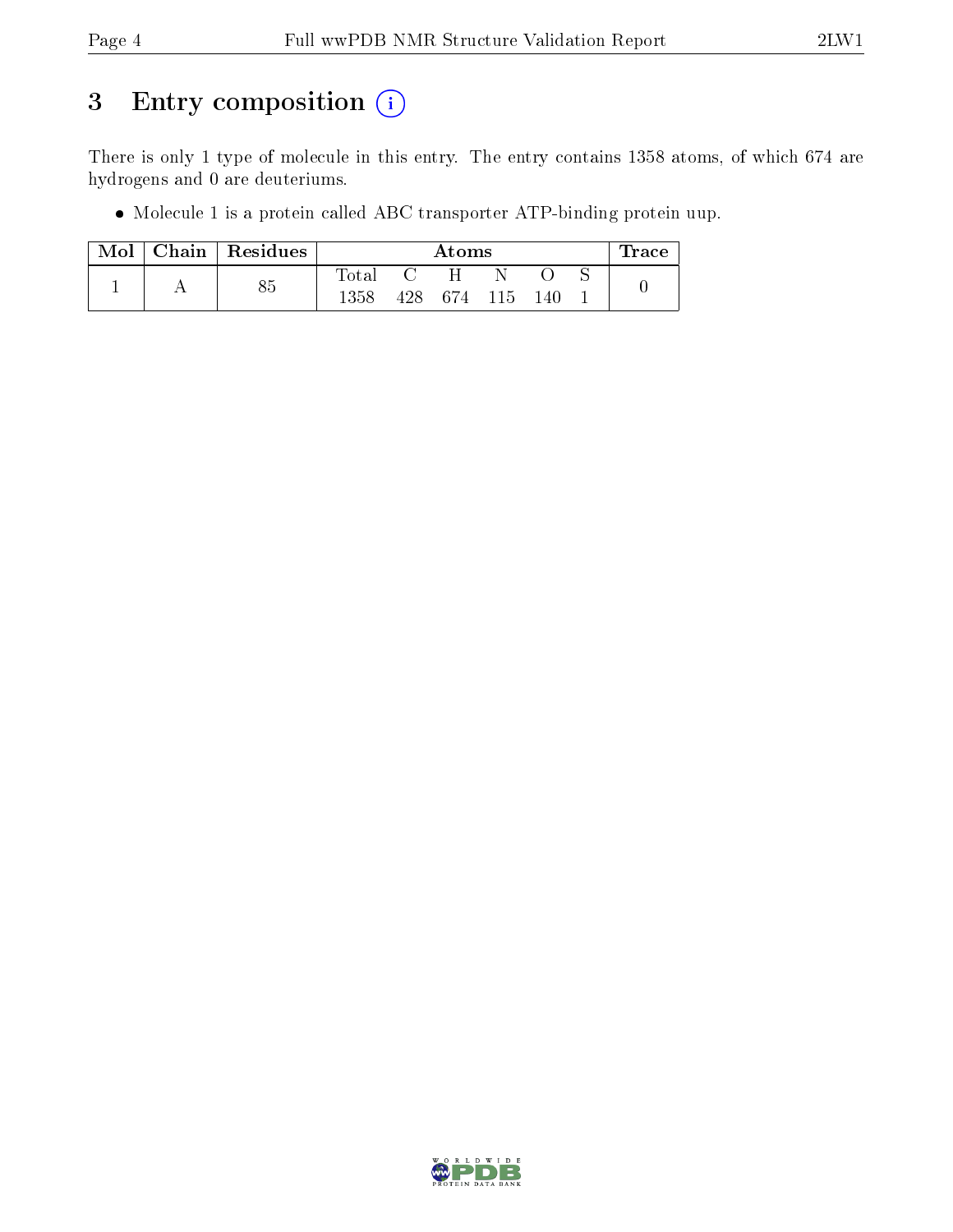# 4 Residue-property plots  $\binom{1}{1}$

### <span id="page-4-0"></span>4.1 Average score per residue in the NMR ensemble

These plots are provided for all protein, RNA and DNA chains in the entry. The first graphic is the same as shown in the summary in section 1 of this report. The second graphic shows the sequence where residues are colour-coded according to the number of geometric quality criteria for which they contain at least one outlier: green  $= 0$ , yellow  $= 1$ , orange  $= 2$  and red  $= 3$  or more. Stretches of 2 or more consecutive residues without any outliers are shown as green connectors. Residues which are classified as ill-defined in the NMR ensemble, are shown in cyan with an underline colour-coded according to the previous scheme. Residues which were present in the experimental sample, but not modelled in the final structure are shown in grey.

• Molecule 1: ABC transporter ATP-binding protein uup



### 4.2 Scores per residue for each member of the ensemble

Colouring as in section [4.1](#page-4-0) above.

#### 4.2.1 Score per residue for model 1

• Molecule 1: ABC transporter ATP-binding protein uup



#### 4.2.2 Score per residue for model 2



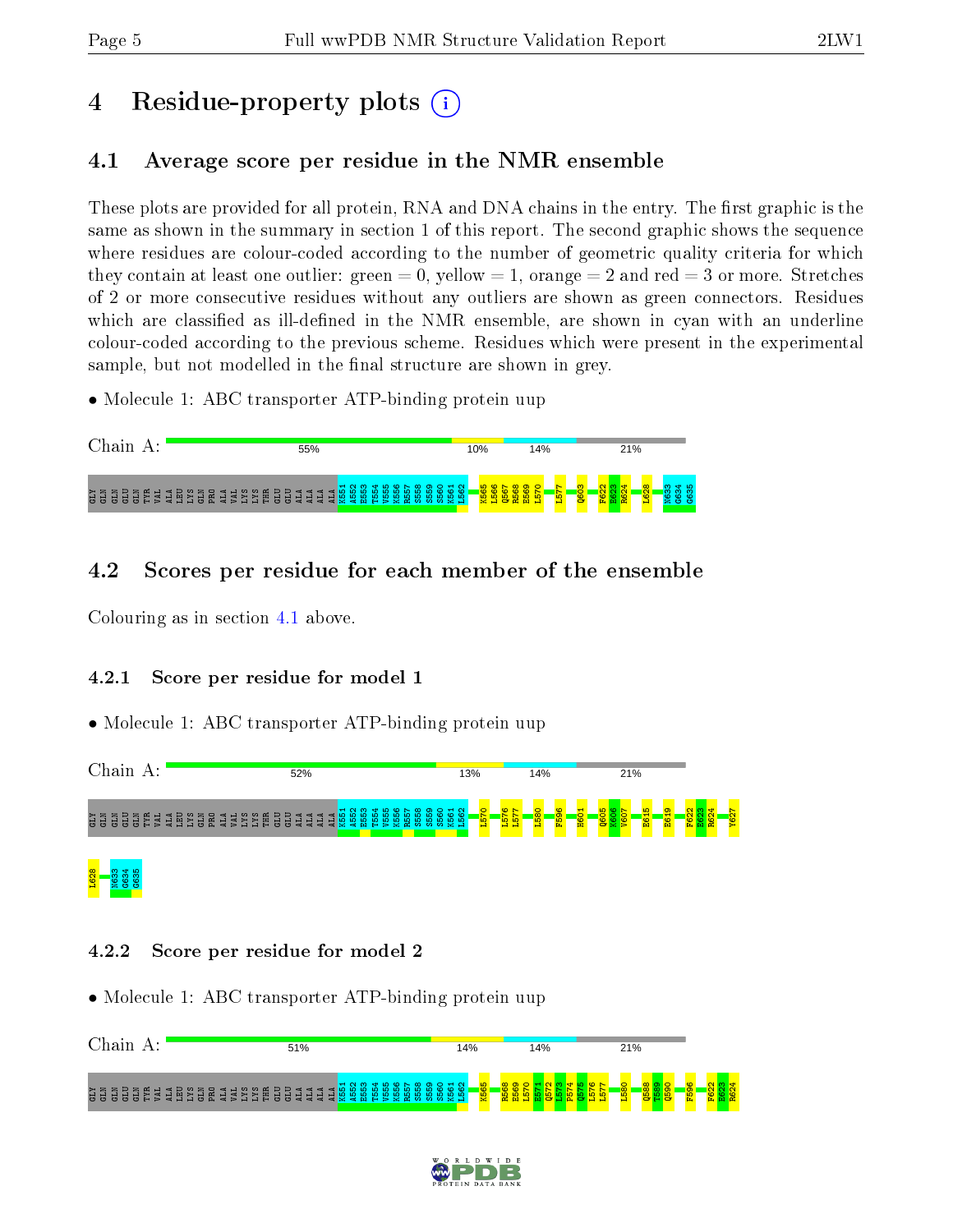

#### 4.2.3 Score per residue for model 3

• Molecule 1: ABC transporter ATP-binding protein uup



#### 4.2.4 Score per residue for model 4

• Molecule 1: ABC transporter ATP-binding protein uup

| Chain<br>А:                                  | 47%                                                 |                                                        | 17%                                                                  | 14%                                                                         |                                                  | 21%                                                                          |                                                           |
|----------------------------------------------|-----------------------------------------------------|--------------------------------------------------------|----------------------------------------------------------------------|-----------------------------------------------------------------------------|--------------------------------------------------|------------------------------------------------------------------------------|-----------------------------------------------------------|
| ដូទូទីទី<br>ATA<br>ATA<br>島<br>និដ្ឋ<br>$-5$ | <b>BITA</b><br>KIT<br><b>BSEBB44</b><br>E<br>22 S A | ത<br>ਰਾ<br>$H_{\alpha}$<br>~<br>ന<br>$\times$ $\alpha$ | $\circ$ $\circ$ $\circ$ $\circ$ $\circ$<br><b>88</b><br>-84 A<br>ဟ ဟ | $\frac{100}{2}$<br>ൈ<br>$\infty$<br>$\circ$<br><b>K561</b><br>闓<br>io.<br>ě | က<br><b>CO</b><br>►<br><u>តិ តិ</u><br><u>قا</u> | $\circ$<br>$\circ$ $\sim$<br>$\sim$ $\sim$<br>ൈ<br>$\frac{8}{5}$<br>8<br>a s | $\sigma$<br>$\mathbf{\alpha}$<br>E <mark>82</mark><br>E61 |

#### E623 R624 L628 N633 G634 G635

#### 4.2.5 Score per residue for model 5

• Molecule 1: ABC transporter ATP-binding protein uup



#### 4.2.6 Score per residue for model 6



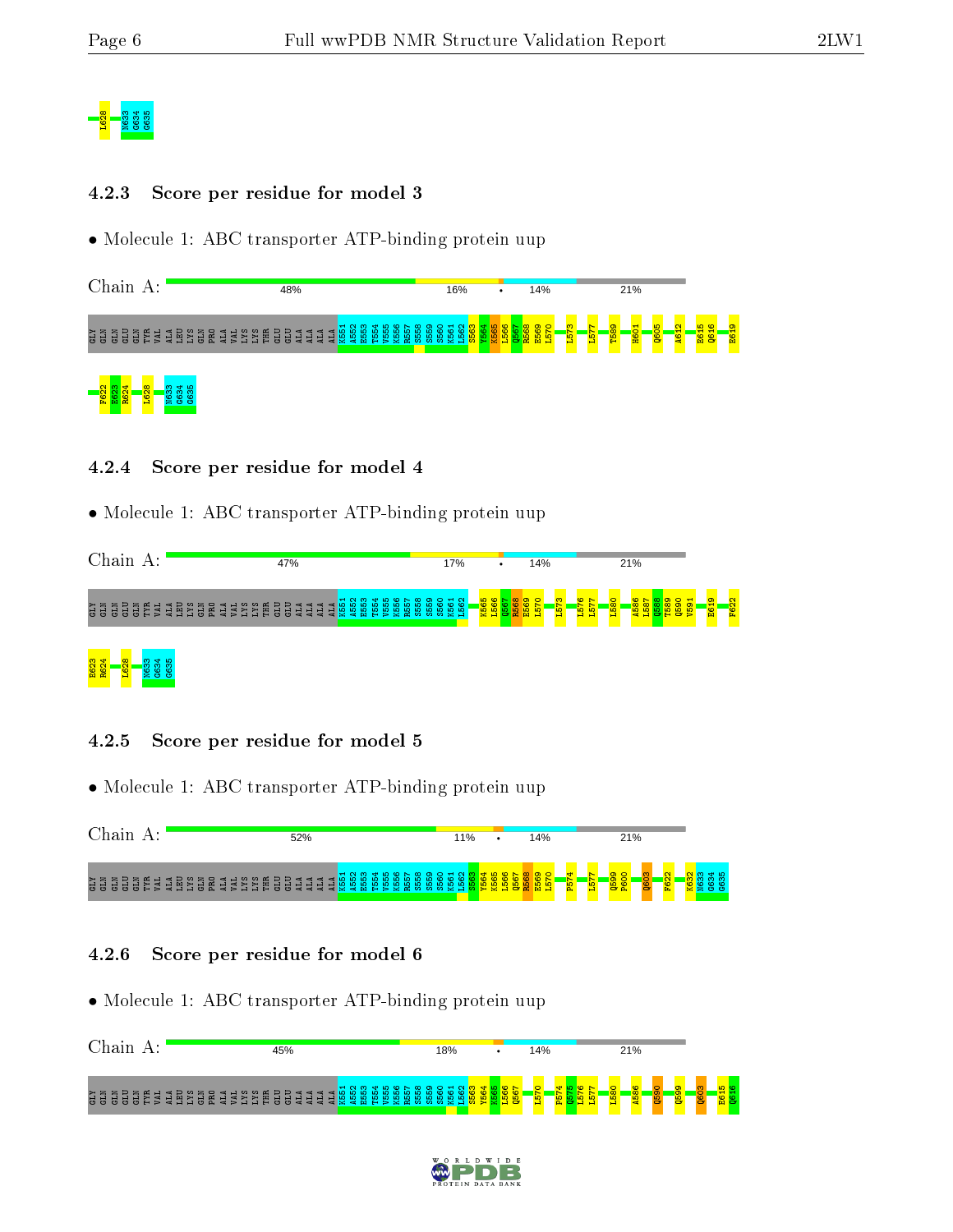# E618 E623 2021 2022 E62<br>E623 E623 E623 E623 E623<br>E623 E623 E623 E623 E623

#### 4.2.7 Score per residue for model 7

• Molecule 1: ABC transporter ATP-binding protein uup



#### 4.2.8 Score per residue for model 8

• Molecule 1: ABC transporter ATP-binding protein uup

| Chain<br>А:    | 49%                                                                                         | 16%                                                                     | 14%                                    | 21%                                                                                                                                                |   |
|----------------|---------------------------------------------------------------------------------------------|-------------------------------------------------------------------------|----------------------------------------|----------------------------------------------------------------------------------------------------------------------------------------------------|---|
| <b>ääää䣥48</b> | $\sim$ $\sim$<br>÷<br>$\pm$<br>m<br>រុ និទ្ធិ <b>ម ក្នុ</b> និន្ទ ម្ពុះ ទី ទី ទី ទី ទី<br>E | $\sim$<br>ᅱ<br>~<br><b>a</b> sp<br><u> 197</u><br>ິດເດ<br>ິ<br>חו<br>חו | o<br>۰b<br>ما<br>Ē<br><b>IQ</b><br>īΔ. | <b>O</b><br>ю<br>$\sigma$<br>$m +$<br>$\circ$<br>$\overline{\phantom{a}}$<br><b>82</b><br><b>Bar</b><br>o<br>$\sim$<br>0<br>$\sim$<br>$\mathbf{C}$ | ⌒ |



#### 4.2.9 Score per residue for model 9

• Molecule 1: ABC transporter ATP-binding protein uup



#### 4.2.10 Score per residue for model 10

• Molecule 1: ABC transporter ATP-binding protein uup

Chain A:49%  $14%$ 14% 21%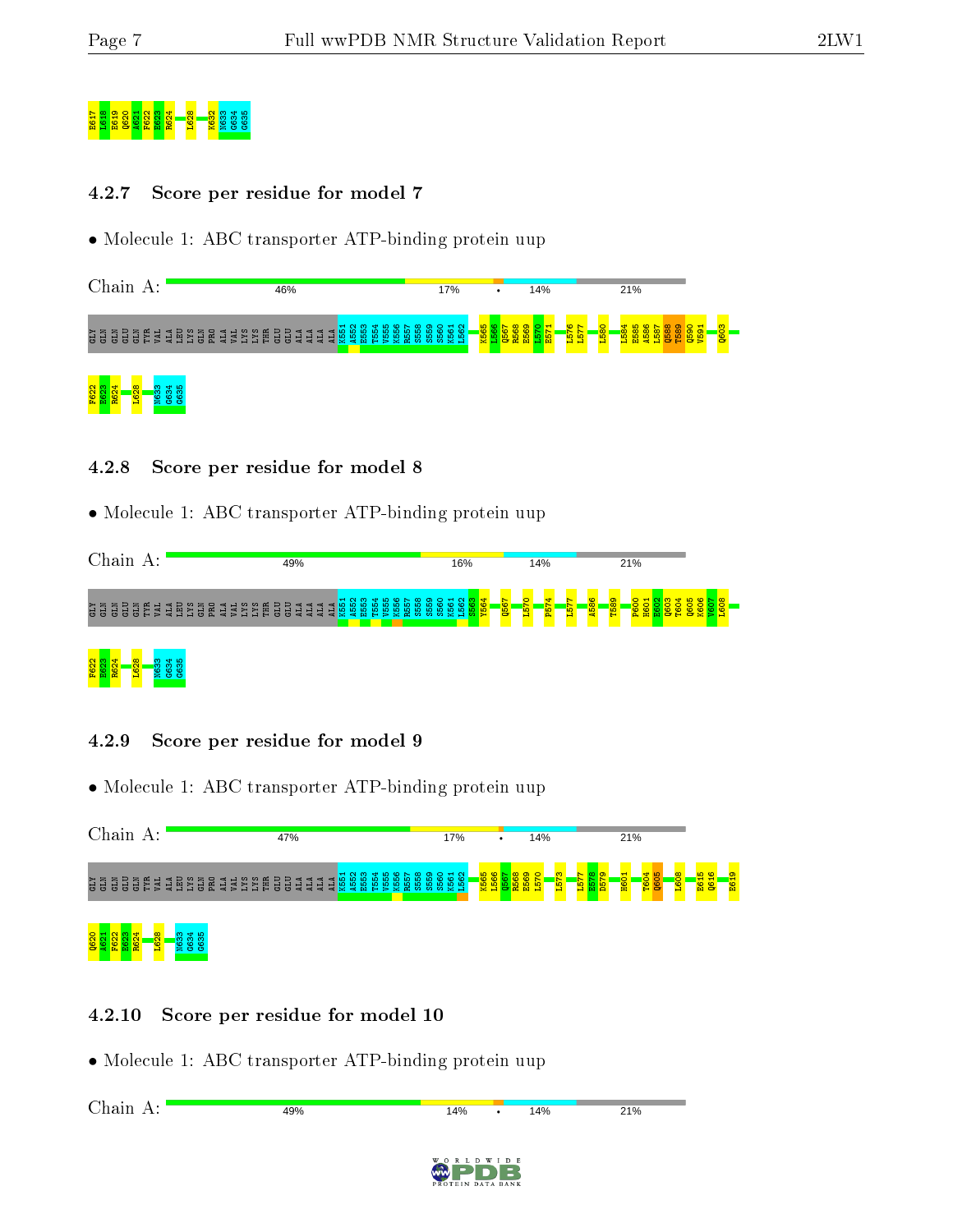# ទីមិនិមិន ឱ្យមានមិនថ្មីនូវដូន មិនិថ្មី ថ្មី កូ<mark>និន្ទី និ</mark>និន្ទី និន្ទី និន្ទី និងិន្ទី



N633 G634 G635

#### 4.2.11 Score per residue for model 11

• Molecule 1: ABC transporter ATP-binding protein uup

| Chain<br>A:                                              | 52%                       | 13%                                                                                                            | 14%                                                                      | 21%                                                                  |          |
|----------------------------------------------------------|---------------------------|----------------------------------------------------------------------------------------------------------------|--------------------------------------------------------------------------|----------------------------------------------------------------------|----------|
| ដូមិទីទីទី<br><b>ERO</b><br>Ĵ.<br>E SI<br>Si<br>ĒS<br>-편 | <b>REBB</b><br>ਤੋ ਤੋ<br>E | n <mark>388</mark><br><mark>888</mark><br><mark>1388</mark><br>- 굶 옮  <br>$\circ$<br>. ಅ<br>Ѩ<br>몶<br>19<br>R. | <mark>. ಹಿ.</mark><br>ô<br><u> နွ</u><br>-<br>т<br>$\sim$<br>嘻<br>B<br>웝 | <b>S</b><br><u> ဆ</u><br><mark>н601</mark><br>ΤËΙ<br><b>i</b> s<br>읾 | မွှ<br>뽛 |
|                                                          |                           |                                                                                                                |                                                                          |                                                                      |          |

#### 4.2.12 Score per residue for model 12

• Molecule 1: ABC transporter ATP-binding protein uup



#### 4.2.13 Score per residue for model 13

• Molecule 1: ABC transporter ATP-binding protein uup



#### 4.2.14 Score per residue for model 14

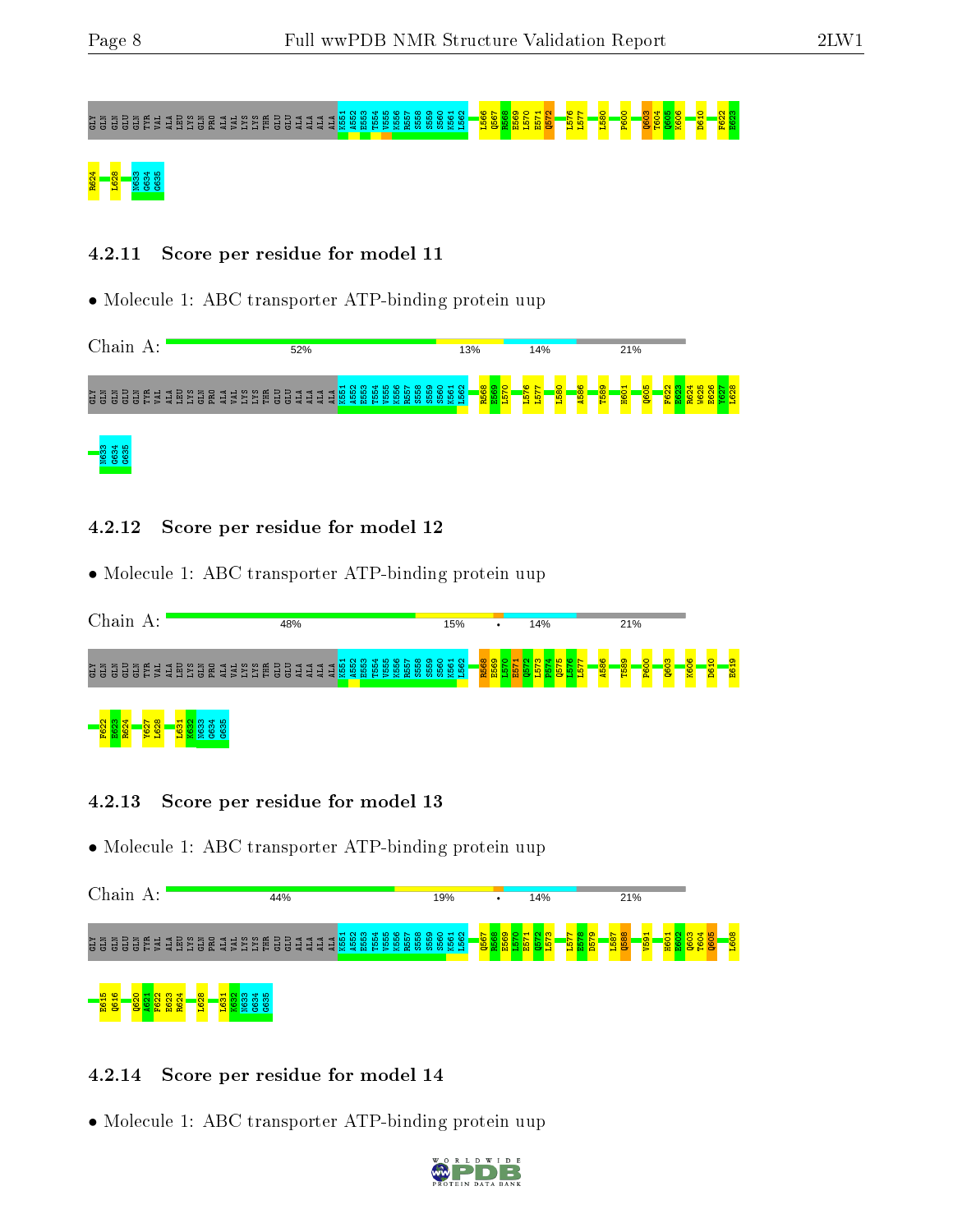| Chain<br>A:                                                                                                                                    | 51%                                                                                                                    | 13%<br>٠                                                                                                                                                                                 | 14%                                            | 21%                                                                               |                      |
|------------------------------------------------------------------------------------------------------------------------------------------------|------------------------------------------------------------------------------------------------------------------------|------------------------------------------------------------------------------------------------------------------------------------------------------------------------------------------|------------------------------------------------|-----------------------------------------------------------------------------------|----------------------|
| ដូដូ<br><b>ELD</b><br>EEU<br>Я<br>NL3<br>УAL<br>в<br>ᄇ<br>э<br>묪<br>s<br>€<br>s.<br>a<br>Б<br>5 F<br>$\overline{\phantom{a}}$<br>a s<br>$\sim$ | $H \cap \mathfrak{O}$<br>ិដ្ឋ<br>និន្នម<br>$\overline{4}$<br>IE.<br>ĩő<br>73<br><b>Contract</b><br>ы<br>m<br>43 Z<br>÷ | <b>K565</b><br>L566<br>$\mathbf{H}$ $\alpha$<br>္ထ<br>ာ<br>- 33<br>ണ<br>m<br>8<br>್ಲಿ<br>ñδ<br>īδ<br>ĩó<br>Se od<br>÷.<br><b>CO</b><br>$\overline{r}$<br>-84 - 44<br>$\overline{r}$<br>- | က<br>e<br>$\circ$<br>E56<br>Q56'<br>157<br>157 | S<br>$\blacksquare$<br><b>MS1</b><br><mark>eav</mark><br>Q60<br><b>BS1</b><br>157 | $\infty$<br><b>G</b> |
| 40<br>- 있<br>m<br>55                                                                                                                           |                                                                                                                        |                                                                                                                                                                                          |                                                |                                                                                   |                      |

#### 4.2.15 Score per residue for model 15

• Molecule 1: ABC transporter ATP-binding protein uup



#### 4.2.16 Score per residue for model 16

• Molecule 1: ABC transporter ATP-binding protein uup

| Chain<br>A:                                                                                                                                              | 51%                                                                                                                | 10%                                                                                      | 14%<br>$\bullet$                                                                   | 21%                                                                                                     |                        |
|----------------------------------------------------------------------------------------------------------------------------------------------------------|--------------------------------------------------------------------------------------------------------------------|------------------------------------------------------------------------------------------|------------------------------------------------------------------------------------|---------------------------------------------------------------------------------------------------------|------------------------|
| ដូដូ<br><b>NTP</b><br>$\overline{5}$<br><b>LEU</b><br>$\Xi$<br>A <sub>LA</sub><br>윤<br>ᇦ<br>$\overline{414}$<br>度<br>E.<br><b>r</b> b<br><b>For</b><br>- | <b>H N M 4 10</b><br>臣吕<br><b>GLU</b><br>និរា<br>$\overline{AB}$<br>УAI<br>$\overline{AB}$<br>Ιň<br>ĩő<br>ĸ.<br>D. | $\circ$ $\circ$ $\circ$ $\circ$ $\circ$ $\circ$<br>$\circ$ $\sim$<br>88<br>က္က<br>-52 LJ | <u> ယ ယ</u><br>∞<br>o<br>к56<br>L56<br>R <sub>56</sub><br>16<br>闓<br>-g<br>iο<br>m | <mark>1576</mark><br>1577<br><b>1580</b><br>$\sim$ $\sim$<br><b>66gb</b><br>S<br><b>Q60</b><br><b>下</b> | $\infty$<br><b>S21</b> |
| 34<br><b>988</b>                                                                                                                                         |                                                                                                                    |                                                                                          |                                                                                    |                                                                                                         |                        |

#### 4.2.17 Score per residue for model 17

G635

| Chain                                                                        | 53%                                                                              | 12%                                                                            | 14%        | 21%                                                          |                                                          |
|------------------------------------------------------------------------------|----------------------------------------------------------------------------------|--------------------------------------------------------------------------------|------------|--------------------------------------------------------------|----------------------------------------------------------|
| <b>SHA</b><br>KIR<br>, អ្នក<br>E<br>国首<br>훈달<br>븀<br><b>CONTROL</b><br>-- 5. | $- \alpha \omega$<br>ິ<br>EJ<br>ALA<br><b>SATA</b><br>SAT<br>胃目<br>ᄇ<br><b>E</b> | $\sim$<br>⌒<br>ൈ<br>ന<br>$\omega$ $\omega$<br><u> 10 IO</u><br><u> 많 명 용 딿</u> | <b>ISD</b> | <b>S87</b><br>$\sim$ :<br>$\sigma$<br>E.<br>a<br><b>CENT</b> | $\frac{8}{2}$<br>ო 4<br>ကြ က<br>6<br>$\circ$<br>. .<br>H |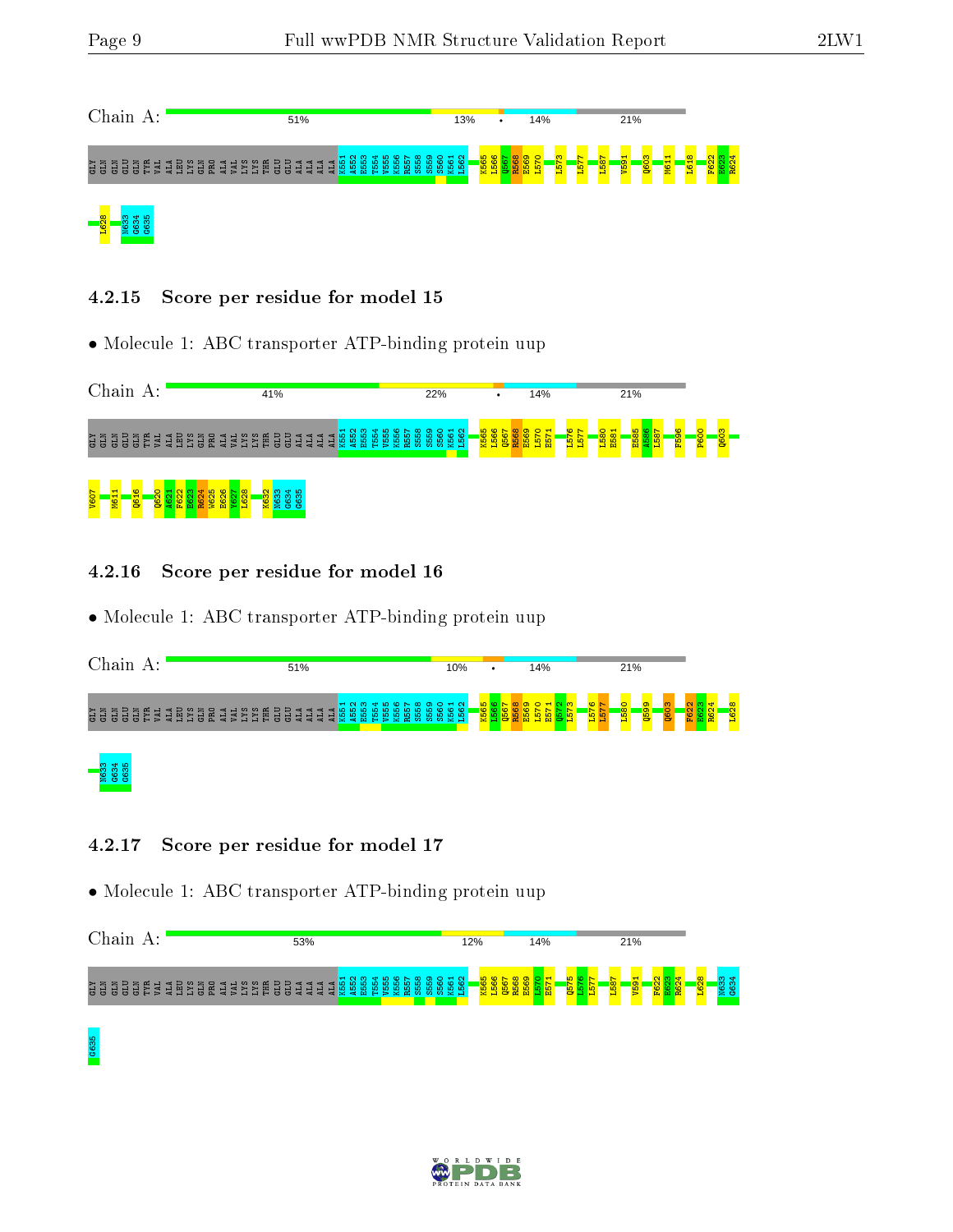#### 4.2.18 Score per residue for model 18 (medoid)

• Molecule 1: ABC transporter ATP-binding protein uup



#### 4.2.19 Score per residue for model 19

• Molecule 1: ABC transporter ATP-binding protein uup

| $\gamma_{\text{hoin}}$                                          | 52%                                                                                                 | 12%                                                                                                                         | 14%                            | 21%                                                  |                                           |
|-----------------------------------------------------------------|-----------------------------------------------------------------------------------------------------|-----------------------------------------------------------------------------------------------------------------------------|--------------------------------|------------------------------------------------------|-------------------------------------------|
| ដូដូ<br><b>ED</b><br>C2C<br>- 400<br><b>F</b> <sub>1</sub><br>- | $\blacksquare$ $\blacksquare$ $\blacksquare$<br>⊲+ ഥ<br>൹<br>날날날<br>$\sim$ $\sim$<br>- 44<br>н<br>⇒ | $\omega$ $\omega$ $\sim$ $+$ $\sim$<br><u>  ဟု ထ</u><br>-<br>— <mark>0 0</mark> -<br>$\omega$<br>ິ<br>הו<br><b>Ra</b><br>הו | $\infty$ $\infty$<br>of M<br>н | m.<br>െ<br><b>S</b><br>K60<br>−<br>留<br>$\mathbf{C}$ | $N$ $m$<br>$\infty$<br>ᢦ<br>Ċ.<br>œ<br>D. |

### N633<br>G634<br>G634

#### 4.2.20 Score per residue for model 20

| $\gamma$ hain                                                           | 54%                                                                            | 11%                                                                                            | 14% | 21%                              |                        |
|-------------------------------------------------------------------------|--------------------------------------------------------------------------------|------------------------------------------------------------------------------------------------|-----|----------------------------------|------------------------|
| <b>GLN</b><br>្ម<br>호크<br>P.<br>S B<br>- 50<br>ᆸ<br>$\blacksquare$<br>름 | <b>NM</b><br>ᆔ<br>E<br>ENT<br>日出<br>н<br>$\mathbf{H}$<br>L<br>lιo<br>டி<br>. . | $\sim$<br>$\circ$<br>$\overline{\phantom{a}}$<br>ന<br>σō<br>$\epsilon$<br><b>SC</b><br>הו<br>ю |     | $\mathbf{N}$<br>$\sim$<br>$\sim$ | 40<br>ი α<br>Ñ<br>co c |

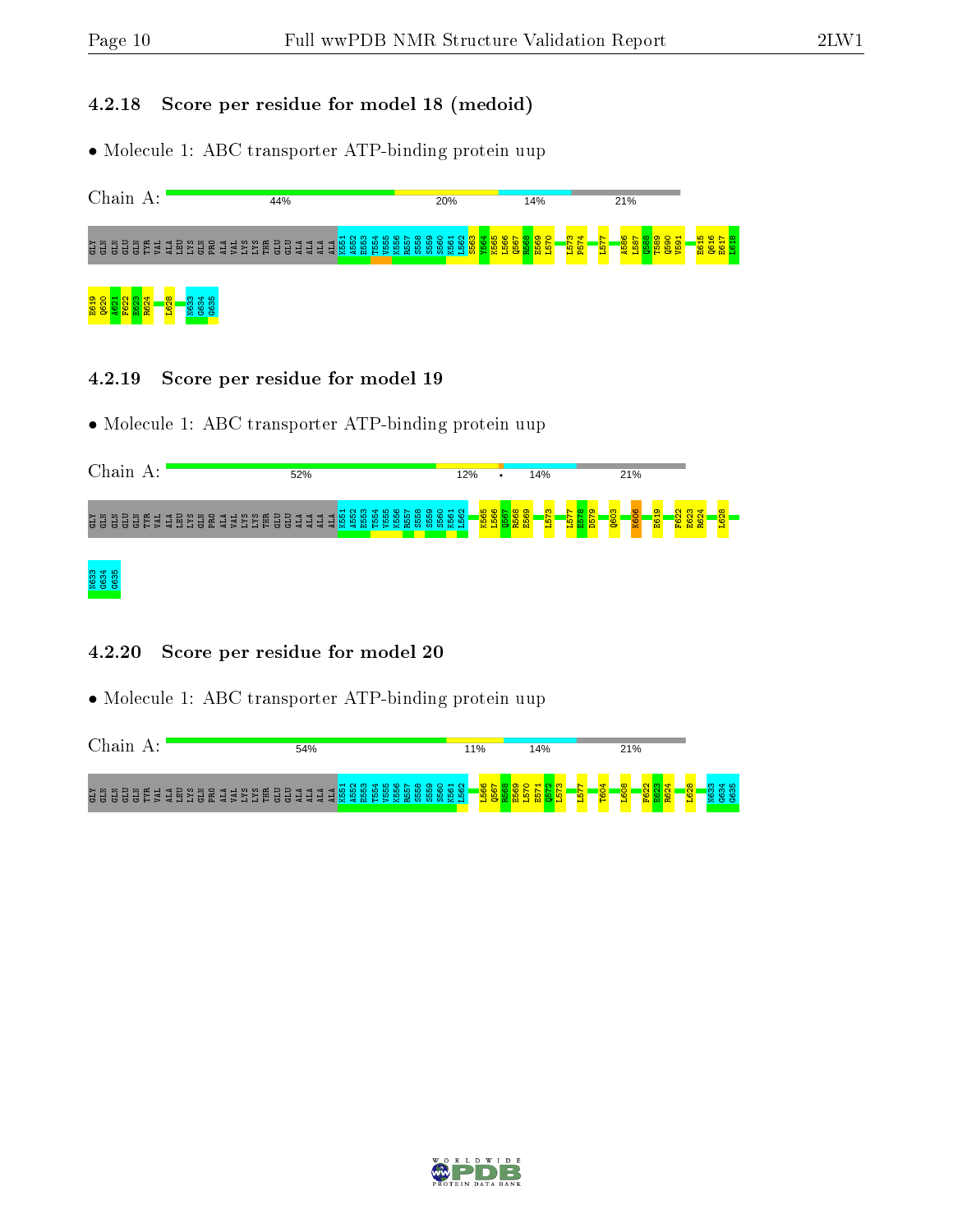# 5 Refinement protocol and experimental data overview  $\binom{1}{k}$

The models were refined using the following method: *simulated annealing*.

Of the 400 calculated structures, 20 were deposited, based on the following criterion: structures with the lowest energy.

The following table shows the software used for structure solution, optimisation and refinement.

| Software name   Classification |                       | Version |
|--------------------------------|-----------------------|---------|
| <b>TOPSPIN</b>                 | geometry optimization | 20      |
| ARIA                           | structure solution    | 22      |
| CNS                            | structure solution    |         |
| $\cap$ NS                      | refinement            |         |

The following table shows chemical shift validation statistics as aggregates over all chemical shift files. Detailed validation can be found in section [7](#page-16-0) of this report.

| Chemical shift file(s)                       | input cs.cif |
|----------------------------------------------|--------------|
| Number of chemical shift lists               |              |
| Total number of shifts                       | 1362         |
| Number of shifts mapped to atoms             | 1362         |
| Number of unparsed shifts                    |              |
| Number of shifts with mapping errors         |              |
| Number of shifts with mapping warnings       |              |
| Assignment completeness (well-defined parts) | 93%          |

No validations of the models with respect to experimental NMR restraints is performed at this time.

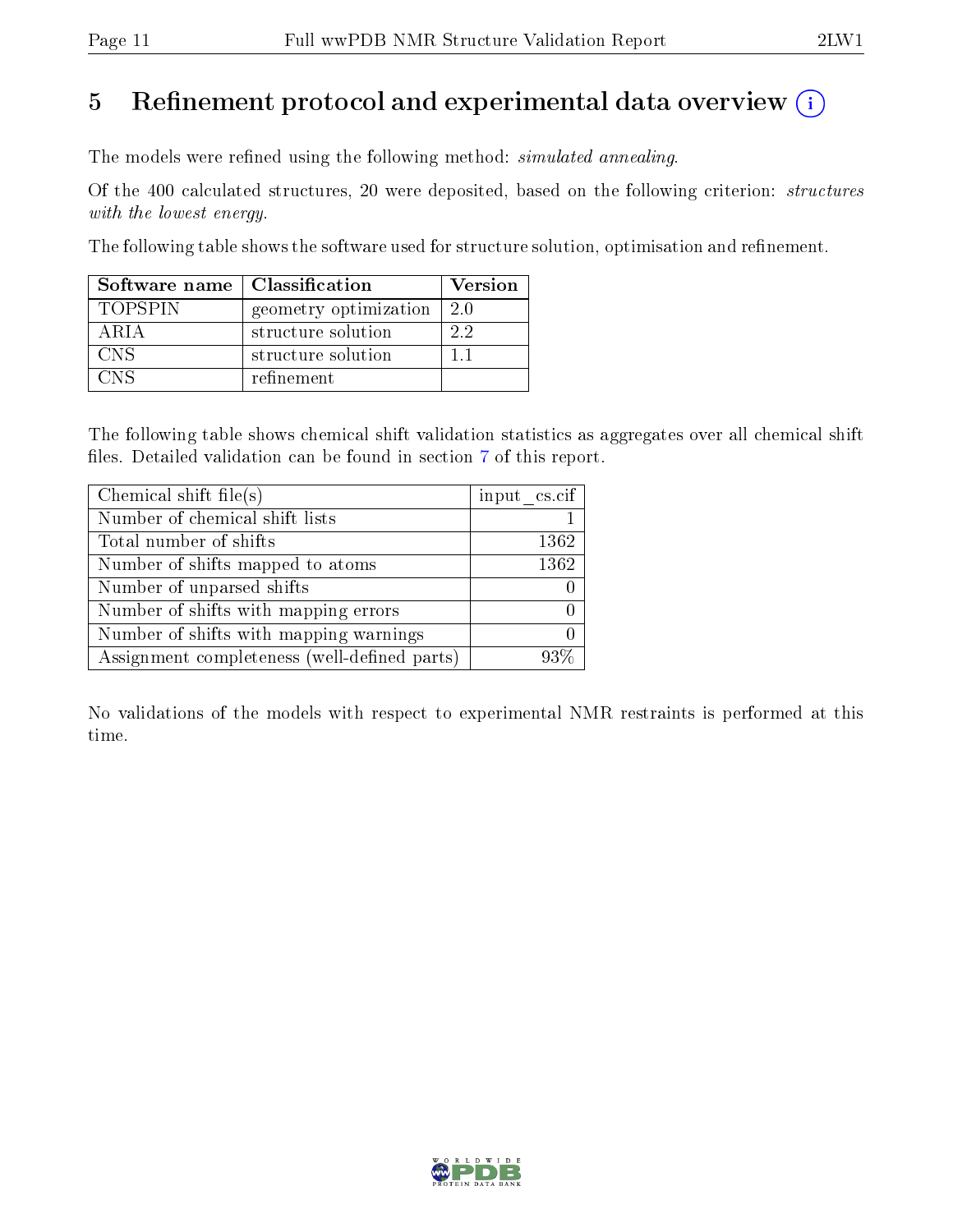# 6 Model quality  $(i)$

### 6.1 Standard geometry  $(i)$

There are no covalent bond-length or bond-angle outliers.

There are no bond-length outliers.

There are no bond-angle outliers.

There are no chirality outliers.

There are no planarity outliers.

### 6.2 Too-close contacts  $(i)$

In the following table, the Non-H and H(model) columns list the number of non-hydrogen atoms and hydrogen atoms in each chain respectively. The H(added) column lists the number of hydrogen atoms added and optimized by MolProbity. The Clashes column lists the number of clashes averaged over the ensemble.

| Mol |       | Chain   Non-H   $H(model)$   $H(added)$   Clashes |       |     |
|-----|-------|---------------------------------------------------|-------|-----|
|     |       | 557                                               | 556   |     |
|     | 11500 | $-11140$                                          | 11190 | 167 |

The all-atom clashscore is defined as the number of clashes found per 1000 atoms (including hydrogen atoms). The all-atom clashscore for this structure is 7.

| Atom-1            | Atom-2                          | $Clash(\AA)$ | Distance(A) | Models         |                |
|-------------------|---------------------------------|--------------|-------------|----------------|----------------|
|                   |                                 |              |             | Worst          | Total          |
| 1: A:563: SER:HB2 | 1:A:566:LEU:HD13                | 0.70         | 1.64        | 3              |                |
| 1:A:590:GLN:HA    | 1: A:590: GLN: HE21             | 0.69         | 1.47        | 6              | $\mathbf{1}$   |
| 1: A:600: PRO:HD2 | 1: A:603: GLN: HG2              | 0.67         | 1.63        | 10             | $\overline{2}$ |
| 1: A: 565: LYS: O | 1:A:569:GLU:HB2                 | 0.67         | 1.90        | $\overline{2}$ | 12             |
| 1:A:624:ARG:O     | 1:A:628:LEU:HG                  | 0.66         | 1.91        | 7              | 19             |
| 1:A:570:LEU:O     | 1:A:574:PRO:HD3                 | 0.64         | 1.92        | 8              | $\overline{5}$ |
| 1:A:617:GLU:HA    | 1: A:620: GLN: HE21             | 0.63         | 1.53        | 18             | $\overline{2}$ |
| 1: A:601: HIS:O   | $1: A:605: GLN: H\overline{G3}$ | 0.63         | 1.94        | 9              | $\overline{2}$ |
| 1:A:566:LEU:HD23  | 1: A:628:LEU:HD22               | 0.62         | 1.71        | 4              | $\overline{7}$ |
| 1: A:601: HIS:CD2 | 1: A:605: GLN: HG2              | 0.60         | 2.32        | 9              | $\overline{2}$ |
| 1: A:615: GLU:O   | 1: A:619: GLU: HG3              | 0.60         | 1.96        | 6              | 5              |
| 1: A:569: GLU:O   | 1: A: 573: LEU: HB2             | 0.60         | 1.95        | 13             | 9              |
| 1:A:603:GLN:O     | 1: A:606: LYS: HG3              | 0.60         | 1.97        | 19             | 1              |
| 1: A:567: GLN:O   | 1: A:571: GLU:HG2               | 0.59         | 1.98        | 13             | 6              |

All unique clashes are listed below, sorted by their clash magnitude.

Continued on next page...

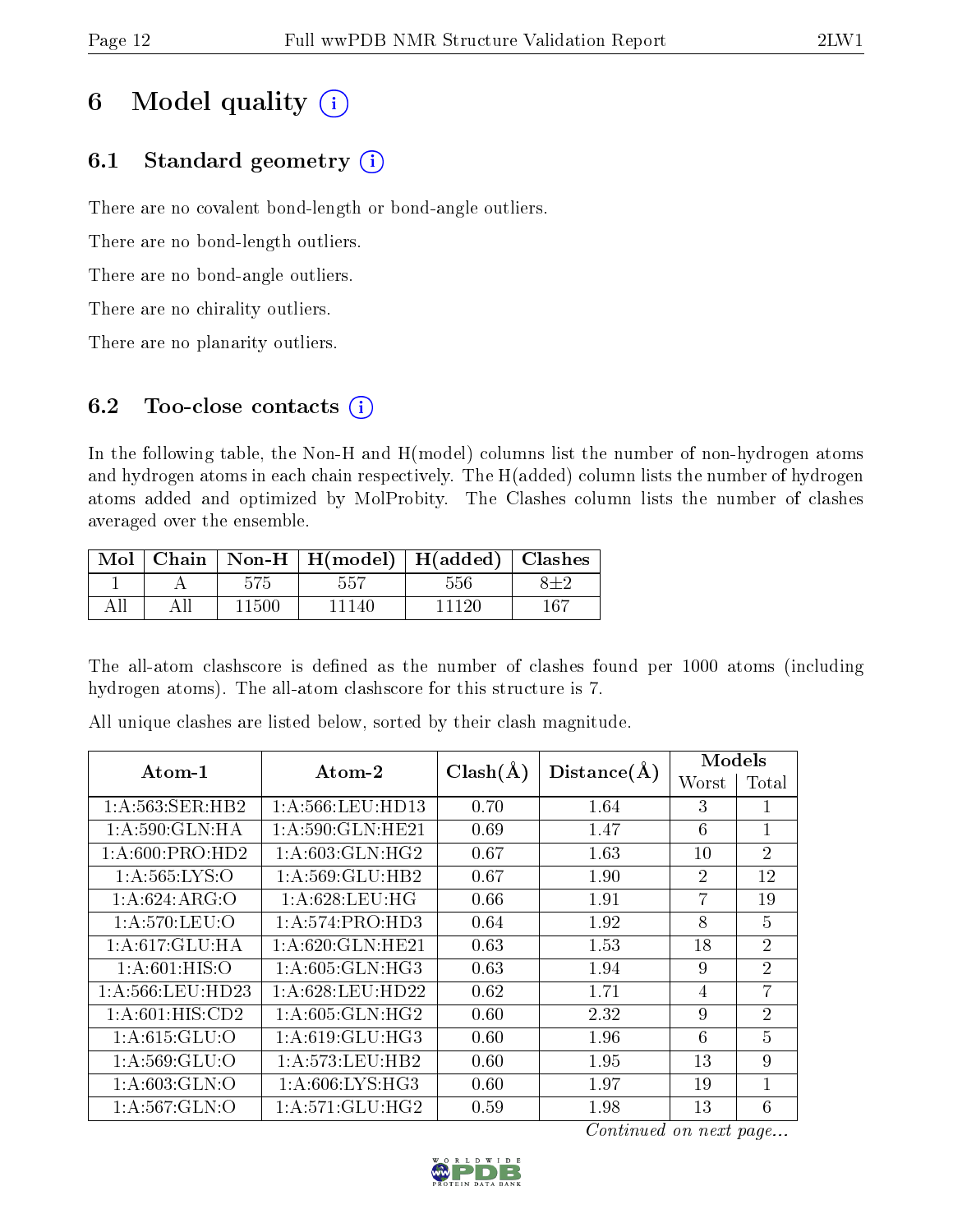| Continuea from previous page |                                |              |                   |                 | $\text{Models}$ |  |
|------------------------------|--------------------------------|--------------|-------------------|-----------------|-----------------|--|
| Atom-1                       | Atom-2                         | $Clash(\AA)$ | Distance(A)       | Worst           | Total           |  |
| 1: A: 564: TYR: CZ           | 1: A:568:ARG:HD3               | 0.58         | 2.33              | $\overline{5}$  | $\mathbf 1$     |  |
| 1:A:572:GLN:HA               | 1:A:572:GLN:HE21               | 0.56         | 1.60              | 10              | $\overline{1}$  |  |
| 1: A:600:PRO:HG2             | 1: A:603: GLN: HG2             | 0.55         | 1.79              | 15              | $\mathbf{1}$    |  |
| 1:A:563:SER:HB3              | 1:A:566:LEU:HD13               | 0.55         | 1.77              | $\overline{6}$  | $\overline{1}$  |  |
| 1:A:570:LEU:O                | 1:A:570:LEU:HD23               | 0.55         | 2.02              | $\sqrt{2}$      | $\overline{3}$  |  |
| 1:A:599:GLN:HB3              | 1: A:603: GLN: HG2             | 0.54         | 1.80              | $\overline{6}$  | $\overline{2}$  |  |
| 1: A: 565: LYS: O            | 1: A:568:ARG:HD3               | 0.54         | 2.02              | 14              | $\overline{3}$  |  |
| 1: A:568:ARG:N               | 1: A: 568: ARG: HD2            | 0.52         | 2.19              | $\overline{5}$  | $\overline{1}$  |  |
| 1: A:568:ARG:HA              | 1:A:571:GLU:HB3                | 0.51         | 1.83              | 12              | $\mathbf{1}$    |  |
| 1:A:576:LEU:O                | 1: A:580: LEU: HG              | 0.51         | 2.06              | $\overline{7}$  | $\overline{9}$  |  |
| 1: A:625:TRP:CE3             | 1: A:626: GLU: HG2             | 0.51         | 2.41              | 11              | $\overline{2}$  |  |
| 1: A:586: ALA:O              | 1:A:589:THR:HG22               | 0.50         | $2.06\,$          | 18              | $\overline{5}$  |  |
| 1: A:627:TYR:CE1             | 1: A:631:LEU:HD13              | 0.50         | 2.41              | 12              | $\mathbf{1}$    |  |
| 1: A:606: LYS:O              | 1: A:610: ASP:HB2              | 0.50         | 2.06              | 12              | $\overline{2}$  |  |
| 1:A:570:LEU:HD23             | 1: A:570:LEU:O                 | 0.50         | 2.07              | 18              | $\overline{3}$  |  |
| 1: A:586: ALA:O              | 1: A:590: GLN: HG2             | 0.49         | 2.08              | $\overline{7}$  | $\overline{4}$  |  |
| 1: A:616: GLN:O              | $1: A:620: \overline{GLN:HG2}$ | 0.49         | 2.08              | 18              | $\overline{4}$  |  |
| 1: A: 565: LYS: HA           | 1: A:568:ARG:CZ                | 0.49         | 2.37              | 15              | $\mathbf{1}$    |  |
| 1: A: 567: GLN:O             | 1: A:571: GLU:HG3              | 0.49         | 2.07              | $\overline{7}$  | $\overline{1}$  |  |
| 1: A: 587: LEU: O            | 1:A:591:VAL:HG23               | 0.48         | 2.08              | $\overline{4}$  | $6\phantom{.}6$ |  |
| 1: A:564:TYR:O               | 1: A:567: GLN:HB2              | 0.48         | 2.08              | $\overline{5}$  | $\overline{3}$  |  |
| 1: A:618:LEU:C               | 1:A:618:LEU:HD13               | 0.48         | 2.29              | 14              | $\mathbf{1}$    |  |
| 1: A:604:THR:O               | 1: A:608: LEU: HG              | 0.48         | $\overline{2.07}$ | 13              | $\overline{4}$  |  |
| 1: A:590: GLN:CA             | 1:A:590:GLN:HE21               | 0.48         | 2.20              | $\,6\,$         | $\mathbf{1}$    |  |
| 1:A:600:PRO:HB2              | 1: A:603:GLN:HG2               | 0.47         | 1.87              | 12              | $\mathbf{1}$    |  |
| 1: A:566:LEU:HA              | 1: A:569: GLU:CB               | 0.46         | 2.40              | 10              | $\mathbf{1}$    |  |
| 1:A:584:LEU:O                | 1:A:588:GLN:HB2                | 0.46         | $\overline{2.11}$ | $\overline{7}$  | $\mathbf{1}$    |  |
| 1: A: 585: GLU:O             | 1:A:589:THR:HB                 | 0.45         | $\overline{2.11}$ | $\overline{7}$  | $\mathbf{1}$    |  |
| 1: A:619: GLU:O              | 1: A:623: GLU: HG2             | 0.45         | 2.11              | $\overline{4}$  | $\overline{2}$  |  |
| 1: A: 565: LYS: HD2          | 1: A: 565: LYS:H               | 0.45         | 1.71              | 3               | $\mathbf 1$     |  |
| 1: A:565:LYS:HG3             | $1: A:566:$ LEU:HD12           | 0.45         | 1.89              | 18              | $\mathbf{1}$    |  |
| 1: A:581: GLU:O              | 1: A: 585: GLU: HG2            | 0.44         | 2.13              | 15              | $\mathbf{1}$    |  |
| $1:A:\overline{601:HIS:NE2}$ | 1:A:605:GLN:HG3                | 0.44         | 2.27              | 11              | 3               |  |
| $1: A: 566:$ LEU:HD23        | 1: A:628:LEU:CD2               | 0.44         | 2.43              | $9\phantom{.0}$ | $\sqrt{2}$      |  |
| 1: A:588: GLN: HA            | 1: A:588: GLN: HE21            | 0.43         | 1.73              | 13              | $\mathbf 1$     |  |
| 1:A:587:LEU:HD13             | 1: A:611: MET:HA               | 0.43         | 1.89              | 15              | $\mathbf{1}$    |  |
| 1: A:603: GLN: HG3           | 1: A:604:THR:N                 | 0.43         | 2.28              | 10              | $\mathbf{1}$    |  |
| 1: A:590: GLN:O              | $1: A:596:$ PHE:HB2            | 0.43         | 2.14              | $\overline{2}$  | $\mathbf{1}$    |  |
| 1: A:601: HIS:CE1            | 1: A:605: GLN: HG3             | 0.42         | 2.49              | $8\,$           | $\mathbf{1}$    |  |
| 1:A:566:LEU:HA               | 1:A:569:GLU:HB3                | 0.42         | 1.91              | 10              | $\mathbf{1}$    |  |
| 1:A:575:GLN:OE1              | 1:A:575:GLN:HA                 | 0.41         | 2.16              | 17              | $\mathbf{1}$    |  |

Continued from previous page.

Continued on next page...

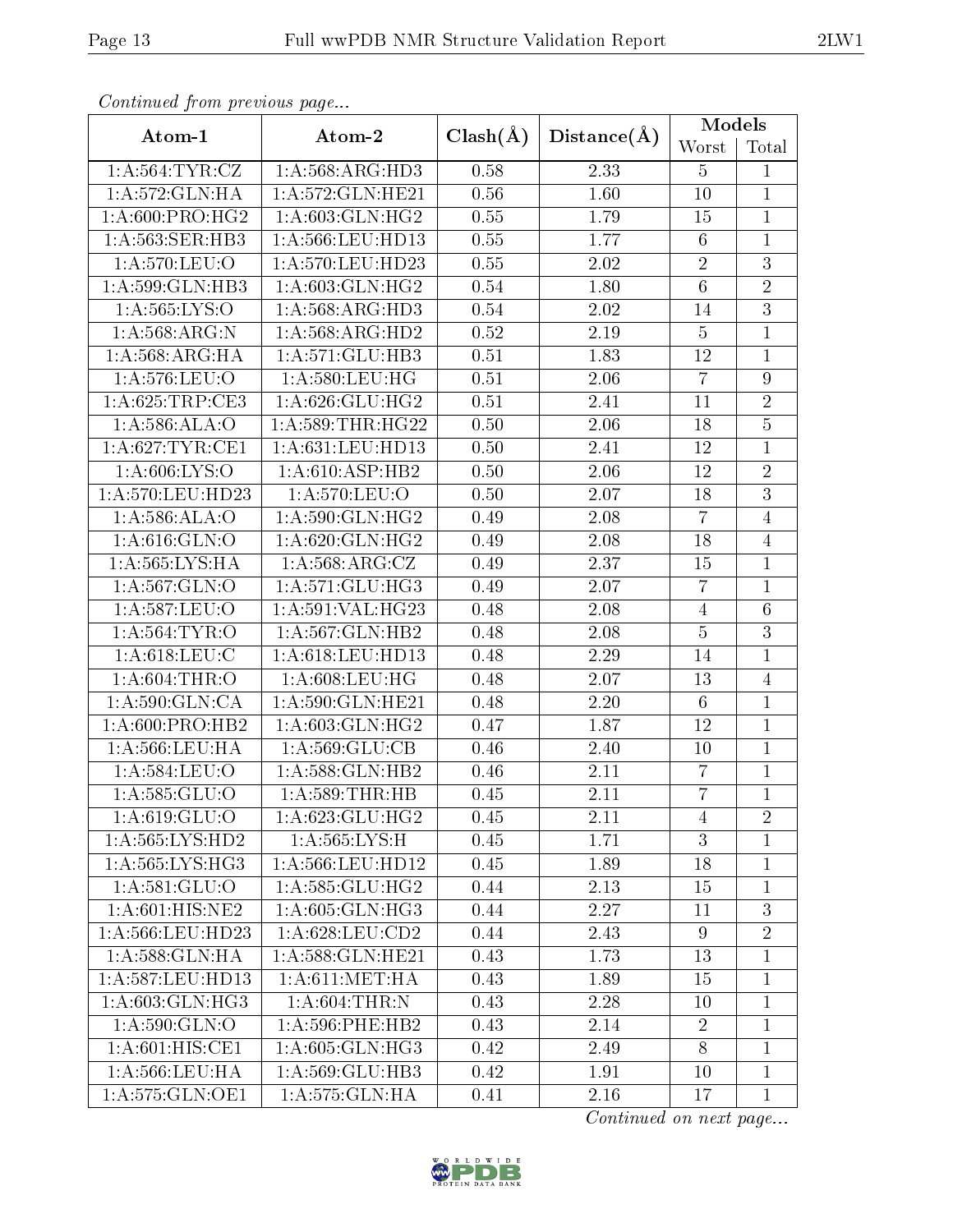| Atom-1               | Atom-2             |              | Distance(A) | Models |                |
|----------------------|--------------------|--------------|-------------|--------|----------------|
|                      |                    | $Clash(\AA)$ |             | Worst  | Total          |
| 1: A:566:LEU: N      | 1: A:566:LEU:HD12  | 0.41         | 2.30        | 3      |                |
| 1: A:596: PHE: CZ    | 1: A:607:VAL:HB    | 0.41         | 2.50        | 15     | $\overline{2}$ |
| 1: A:600: PRO:HD2    | 1: A:603: GLN: HG3 | 0.41         | 1.92        | 8      |                |
| 1: A:600: PRO:HD2    | 1: A:603: GLN:CG   | 0.41         | 2.46        | 8      |                |
| 1:A:599:GLN:HB3      | 1: A:600: PRO:CD   | 0.41         | 2.45        | 5      |                |
| 1: A: 566: LEU: HD13 | 1:A:628:LEU:HD22   | 0.41         | 1.92        | 15     |                |
| 1:A:612:ALA:O        | 1: A:616: GLN: HG2 | 0.41         | 2.15        | 3      |                |
| 1: A:577:LEU:HG      | 1: A:622:PHE:CD2   | 0.40         | 2.50        | 16     |                |
| 1:A:599:GLN:HB3      | 1: A:603: GLN:CG   | 0.40         | 2.47        | 16     |                |
| 1:A:563:SER:HB3      | 1: A:566:LEU:CD1   | 0.40         | 2.46        | 18     |                |

Continued from previous page...

### 6.3 Torsion angles  $(i)$

#### 6.3.1 Protein backbone  $(i)$

In the following table, the Percentiles column shows the percent Ramachandran outliers of the chain as a percentile score with respect to all PDB entries followed by that with respect to all NMR entries. The Analysed column shows the number of residues for which the backbone conformation was analysed and the total number of residues.

| Mol | ${\rm Chain}$ | Analysed          | Favoured                 | Allowed               | Outliers            | Percentiles |                    |
|-----|---------------|-------------------|--------------------------|-----------------------|---------------------|-------------|--------------------|
|     |               | $70/108$ (65%)    | $70\pm0$ (100 $\pm0\%$ ) | $0\pm 0$ $(0\pm 0\%)$ | $ 0\pm 0(0\pm 0\%)$ | 100   100   |                    |
| All |               | $1400/2160(65\%)$ | 1398 $(100\%)$           | $2(0\%)$              | $0(0\%)$            | <b>100</b>  | $\blacksquare$ 100 |

There are no Ramachandran outliers.

#### 6.3.2 Protein sidechains  $(i)$

In the following table, the Percentiles column shows the percent sidechain outliers of the chain as a percentile score with respect to all PDB entries followed by that with respect to all NMR entries. The Analysed column shows the number of residues for which the sidechain conformation was analysed and the total number of residues.

| Mol | Chain | Analysed       | Rotameric          | Outliers         |                 | Percentiles |
|-----|-------|----------------|--------------------|------------------|-----------------|-------------|
|     |       | $60/88$ (68\%) | $55\pm1(92\pm2\%)$ | $5\pm1(8\pm2\%)$ | 16 <sup>°</sup> | 64          |
| All | All   | 1200/1760(68%) | 1108 (92%)         | $92(8\%)$        | 16              | 64          |

All 23 unique residues with a non-rotameric sidechain are listed below. They are sorted by the frequency of occurrence in the ensemble.

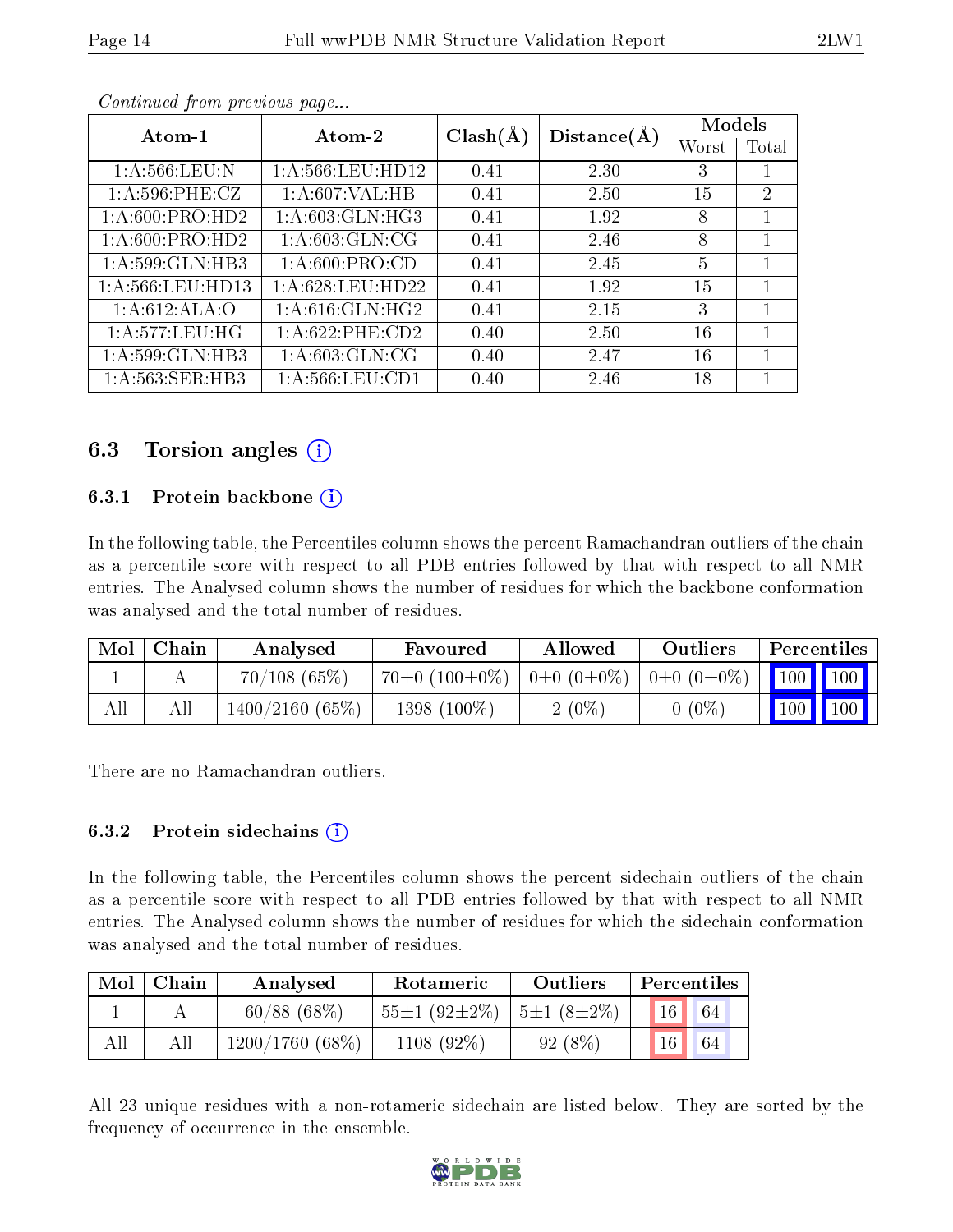| Mol            | Chain              | ${\mathop{\mathrm{Res}}\nolimits}$ | Type                    | Models (Total) |
|----------------|--------------------|------------------------------------|-------------------------|----------------|
| $\mathbf{1}$   | $\overline{\rm A}$ | $\overline{6}22$                   | PHE                     | 20             |
| $\mathbf{1}$   | $\overline{\rm A}$ | 577                                | <b>LEU</b>              | <b>20</b>      |
| $\mathbf{1}$   | A                  | 568                                | ${\rm ARG}$             | 13             |
| $\overline{1}$ | $\overline{A}$     | 603                                | $\overline{\text{GLN}}$ | $\overline{7}$ |
| $\overline{1}$ | A                  | 570                                | <b>LEU</b>              | $\overline{6}$ |
| $\overline{1}$ | $\overline{\rm A}$ | 588                                | $\overline{\text{GLN}}$ | $\overline{3}$ |
| $\overline{1}$ | $\overline{\rm A}$ | 579                                | <b>ASP</b>              | 3              |
| $\overline{1}$ | $\boldsymbol{A}$   | 606                                | <b>LYS</b>              | $\overline{2}$ |
| $\mathbf{1}$   | $\overline{\rm A}$ | 572                                | <b>GLN</b>              | $\overline{2}$ |
| $\mathbf{1}$   | A                  | 605                                | <b>GLN</b>              | $\overline{2}$ |
| $\mathbf{1}$   | $\boldsymbol{A}$   | 589                                | <b>THR</b>              | $\overline{2}$ |
| $\mathbf{1}$   | А                  | 627                                | <b>TYR</b>              | $\overline{1}$ |
| $\overline{1}$ | $\boldsymbol{A}$   | 615                                | <b>GLU</b>              | $\overline{1}$ |
| $\overline{1}$ | $\overline{\rm A}$ | 611                                | MET                     | $\mathbf{1}$   |
| $\mathbf{1}$   | $\boldsymbol{A}$   | 624                                | ARG                     | $\mathbf 1$    |
| $\mathbf{1}$   | $\overline{\rm A}$ | 623                                | GLU                     | $\mathbf{1}$   |
| $\mathbf{1}$   | A                  | 573                                | <b>LEU</b>              | $\mathbf{1}$   |
| $\overline{1}$ | $\boldsymbol{A}$   | 571                                | <b>GLU</b>              | $\mathbf{1}$   |
| $\overline{1}$ | А                  | 567                                | <b>GLN</b>              | $\overline{1}$ |
| $\overline{1}$ | $\boldsymbol{A}$   | 619                                | GLU                     | $\overline{1}$ |
| $\overline{1}$ | $\overline{\rm A}$ | 565                                | $\overline{\text{LYS}}$ | $\mathbf{1}$   |
| $\mathbf{1}$   | $\boldsymbol{A}$   | 590                                | GLN                     | $\mathbf{1}$   |
| $\mathbf{1}$   | $\overline{\rm A}$ | 575                                | $\overline{\text{GLN}}$ | $\overline{1}$ |

#### 6.3.3 RNA [O](https://www.wwpdb.org/validation/2017/NMRValidationReportHelp#rna)i

There are no RNA molecules in this entry.

### 6.4 Non-standard residues in protein, DNA, RNA chains (i)

There are no non-standard protein/DNA/RNA residues in this entry.

#### 6.5 Carbohydrates  $(i)$

There are no carbohydrates in this entry.

### 6.6 Ligand geometry  $(i)$

There are no ligands in this entry.

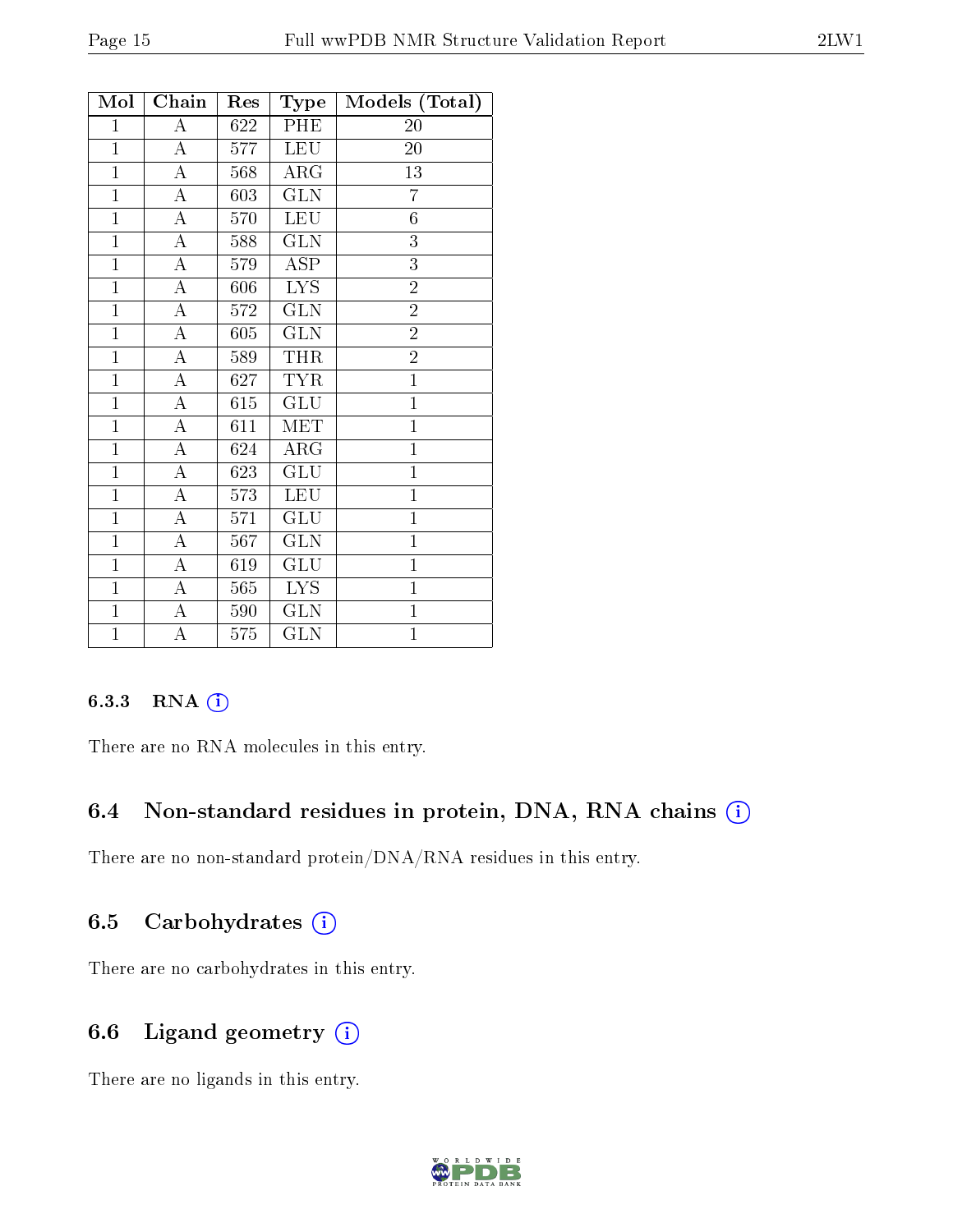### 6.7 [O](https://www.wwpdb.org/validation/2017/NMRValidationReportHelp#nonstandard_residues_and_ligands)ther polymers (i)

There are no such molecules in this entry.

### 6.8 Polymer linkage issues (i)

There are no chain breaks in this entry.

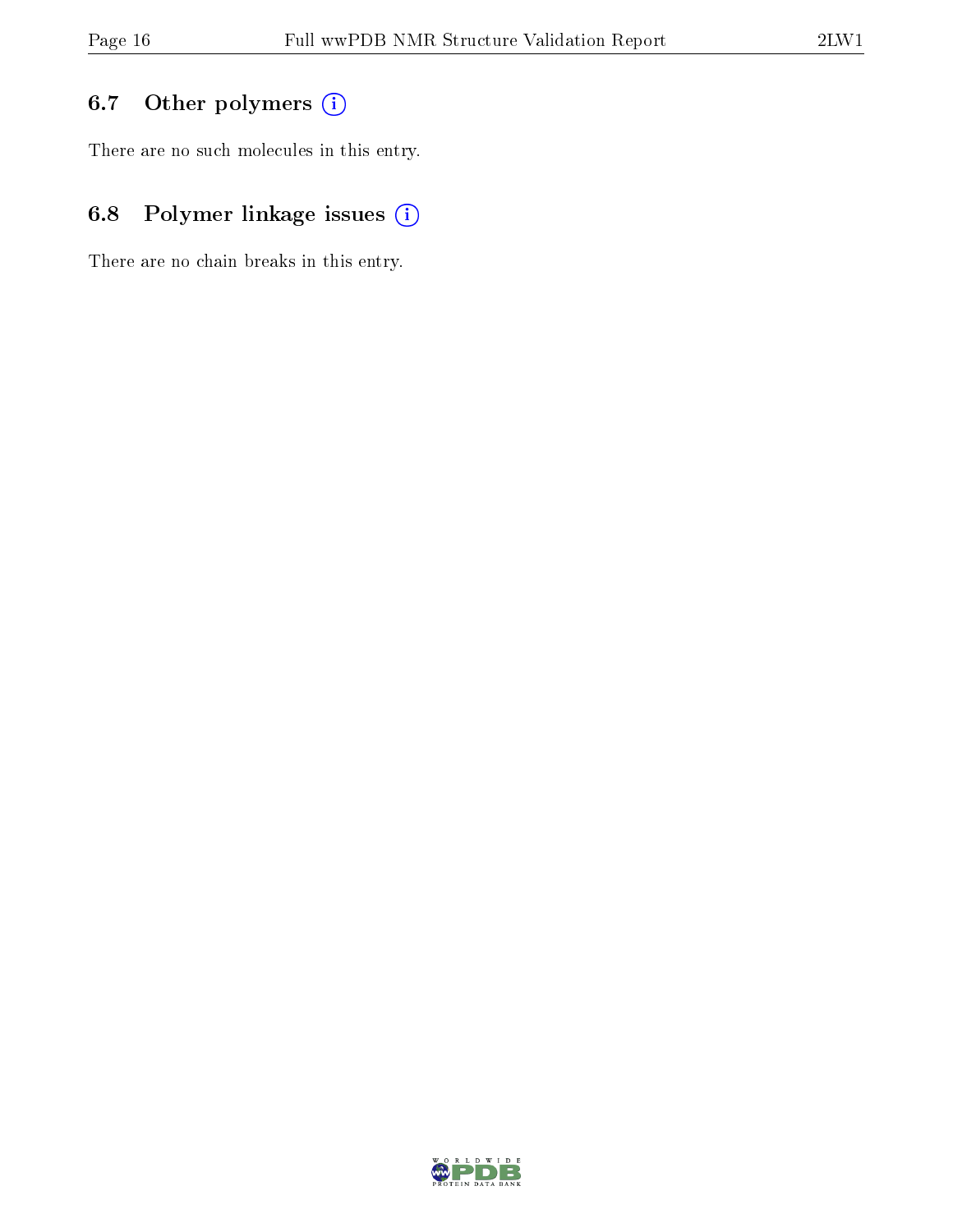# <span id="page-16-0"></span>7 Chemical shift validation  $\left( \begin{array}{c} \overline{\phantom{a}} \\ \overline{\phantom{a}} \end{array} \right)$

The completeness of assignment taking into account all chemical shift lists is 93% for the welldefined parts and  $92\%$  for the entire structure.

### 7.1 Chemical shift list 1

File name: input\_cs.cif

Chemical shift list name: assigned chem shift list 1

### 7.1.1 Bookkeeping (i)

The following table shows the results of parsing the chemical shift list and reports the number of nuclei with statistically unusual chemical shifts.

| Total number of shifts                  | 1362 |
|-----------------------------------------|------|
| Number of shifts mapped to atoms        | 1362 |
| Number of unparsed shifts               |      |
| Number of shifts with mapping errors    |      |
| Number of shifts with mapping warnings  |      |
| Number of shift outliers (ShiftChecker) |      |

#### 7.1.2 Chemical shift referencing  $(i)$

The following table shows the suggested chemical shift referencing corrections.

| <b>Nucleus</b>      |      | # values   Correction $\pm$ precision, ppm | Suggested action        |
|---------------------|------|--------------------------------------------|-------------------------|
| ${}^{13}C_{\alpha}$ | 108  | $-0.59 \pm 0.10$                           | Should be applied       |
| ${}^{13}C_{\beta}$  | 105  | $0.15 \pm 0.06$                            | None needed $(0.5 ppm)$ |
| $13\text{C}$        | 106  | $-0.64 \pm 0.11$                           | Should be applied       |
| $15\,\mathrm{N}$    | 102. | $-0.62 \pm 0.21$                           | Should be applied       |

#### 7.1.3 Completeness of resonance assignments  $(i)$

The following table shows the completeness of the chemical shift assignments for the well-defined regions of the structure. The overall completeness is 93%, i.e. 836 atoms were assigned a chemical shift out of a possible 897. 0 out of 14 assigned methyl groups (LEU and VAL) were assigned stereospecifically.

| Total | ŀН                                                                     | $13\Omega$ | 15 <sub>N</sub> |
|-------|------------------------------------------------------------------------|------------|-----------------|
|       | Backbone   343/346 (99%)   137/138 (99%)   139/140 (99%)   67/68 (99%) |            |                 |
|       | Sidechain   434/488 (89%)   271/285 (95%)   154/183 (84%)   9/20 (45%) |            |                 |

Continued on next page...